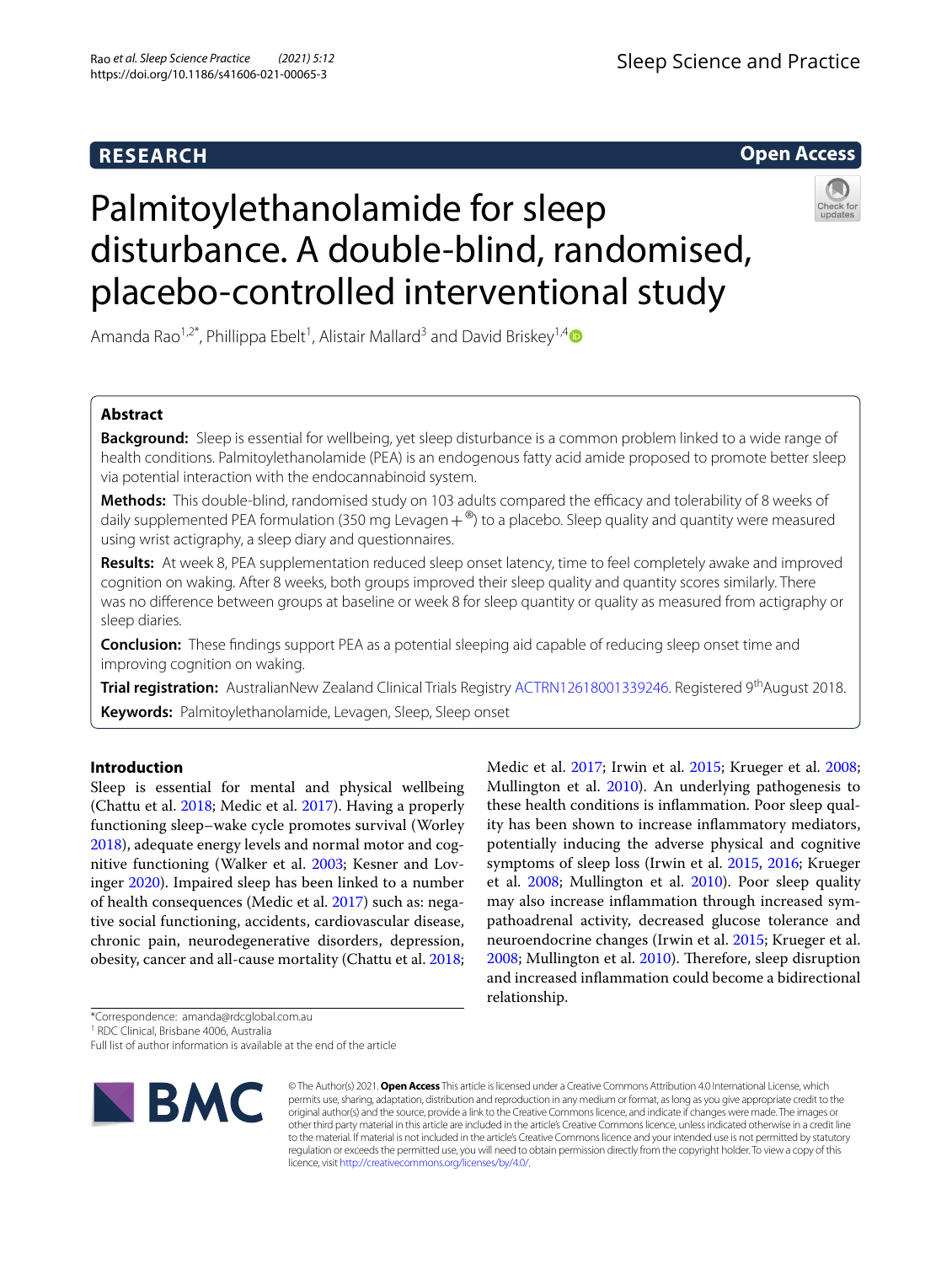The endogenous cannabinoid (endocannabinoid) system regulates numerous circadian processes including food intake, peripheral metabolism, and body temperature via the suprachiasmatic nucleus (Vaughn et al. [2010;](#page-7-6) Ho et al. [2008;](#page-6-3) Prospero-Garcia et al. [2016](#page-7-7); Murillo-Rodriguez et al. [2011\)](#page-7-8) and is involved in the sleep/wake cycle, (Kesner and Lovinger [2020;](#page-6-1) Murillo-Rodriguez et al. [2011\)](#page-7-8). The endocannabinoid system consists of lipid mediators that act upon specific receptors, including the nervous system (Kesner and Lovinger [2020](#page-6-1); Prospero-Garcia et al. [2016;](#page-7-7) Murillo-Rodriguez et al. [2011](#page-7-8)). It can also influence temperature regulation, fat storage, mood and behaviour regulation, sensory perception, motor activity, nervous system modulation, and endocrine and gastrointestinal (GI) function (Vaughn et al., [2010](#page-7-6)) – all previously shown to have an effect on sleep (Vaughn et al., [2010\)](#page-7-6). Endocannabinoid signalling follows a circadian rhythm (Vaughn et al. [2010;](#page-7-6) Murillo-Rodriguez et al. [2011](#page-7-8)), such that sleep deprivation could lead to disruption to this cycle (Vaughn et al., [2010](#page-7-6)). Developing treatment strategies that target the endocannabinoid system could be a potential way to manage sleep disturbances. It is important to note that sleep deprivation and sleep disturbance are different. In the context of this study, sleep deprivation is defined as inadequate quantity or quality of sleep, whereas sleep disturbance, as used in this study, is generally difficulty getting to sleep and/or an inability to maintain sleep throughout the night.

Palmitoylethanolamide (PEA), an endogenous fatty acid amide, works synergistically with the endocannabinoid, anandamide (AEA) (Ho et al. [2008\)](#page-6-3). AEA concentrations are low at sleep onset, increase during sleep and high at wakening (Vaughn et al. [2010](#page-7-6); Ho et al. [2008](#page-6-3)). It is proposed that increased AEA signalling could facilitate deep non-rapid eye movement (NREM) sleep through inducing adenosine release (Prospero-Garcia et al. [2016\)](#page-7-7). However, disturbed sleep is possibly related to impaired AEA signalling (Vaughn et al. [2010\)](#page-7-6). Therefore, an exogenous dose of PEA could possibly restore dysregulated AEA signalling and facilitate better sleep. PEA is also proposed to have an effect on sleep due to its ability to act through transient receptor potential cation channel subfamily V member 1 (TRPV1). Activation of TRPV1 via increased AEA initiates vasorelaxation through a release of vasodilators (Vaughn et al. [2010;](#page-7-6) Zygmunt et al. [1999](#page-7-9)) and may facilitate sleep (Vaughn et al. [2010](#page-7-6); Ho et al. [2008;](#page-6-3) Ambrosino et al. [2013](#page-6-4); Franco-Cereceda and Rudehill [1989\)](#page-6-5).

With sleep deprivation shown to increase pain sensitivity (Staffe et al. [2019](#page-6-6)) and the link between pain and sleep quality documented (Finan et al. [2013](#page-6-7); Gerhart et al. [2017\)](#page-6-8), finding ways to reduce pain may help increase sleep quality. The anti-inflammatory and other immune-modulating properties of PEA have been shown in several placebo-controlled doubleblind clinical studies (Keppel Hesselink et al. [2013](#page-7-10); Guida et al. [2017;](#page-6-7) Heide et al. [2018](#page-6-9)). PEA is thought to exert an antagonistic action against inflammation and pain receptor stimulation by down regulating mast cell degranulation at local sites (Re et al. [2007;](#page-7-11) Gatti et al. [2012](#page-6-5); Mattace Raso et al. [2014](#page-7-12); Skaper et al. [2015](#page-7-13); Seol et al. [2017\)](#page-7-14). Additionally, PEA's pain-alleviating and anti-inflammatory properties (Canteri et al. [2010](#page-7-15); Evangelista et al. [2018;](#page-6-10) Chirchiglia et al. [2018](#page-6-11); Conigliaro et al. [2011](#page-6-12); Dalla Volta et al. [2016;](#page-6-13) Keppel Hesselink and Hekker [2012;](#page-7-0) Marini et al. [2012](#page-7-16)) could reduce pain and inflammation reported to impair sleep (Evangelista et al. [2018](#page-6-10)). A study by Evangelista et al. found that 600 mg of PEA administered to patients awaiting carpal tunnel syndrome surgery significantly improved patient's overall sleep quality, including an increase in continuous sleep time and a reduction of sleep latency (Evangelista et al. [2018](#page-6-10)). It was reported that this was due to its mitigation of pain symptoms in the treatment group encountering neuropathic pain, which contributed to their poor sleep quality (Evangelista et al. [2018](#page-6-10)). Such findings point to PEA as a potential option for sleep disturbance and warrants further investigation.

A limitation to PEA's therapeutic efficacy is its traditionally poor bioavailability (Gabrielsson et al. [2016](#page-6-14)). Levagen $+$ <sup>®</sup> is a clinically studied PEA formulation utilizing cold-water dispersible (CWD) technology (LipiSperse®) that signifcantly increases plasma PEA concentrations by approximately twofold (Briskey et al. [2020\)](#page-7-4). Therefore, the aim of this study is to evaluate the efficacy of Levagen + ® (PEA) supplementation on sleep quality and quantity in healthy adults with sleep pattern disturbance. It is hypothesised that PEA supplementation one hour prior to sleep onset will improve sleep quality, quantity and onset time.

# **Materials and methods**

This study was approved by the Bellberry Ltd Human research and ethics committee (approval number HREC2018-08–668-A-1) and carried out in accordance with current International Conference on Harmonization Guideline for Good Clinical Practice and registered on the Australian New Zealand Clinical Trials Registry (ACTRN12618001339246). Potential participants were recruited through databases and mainstream media.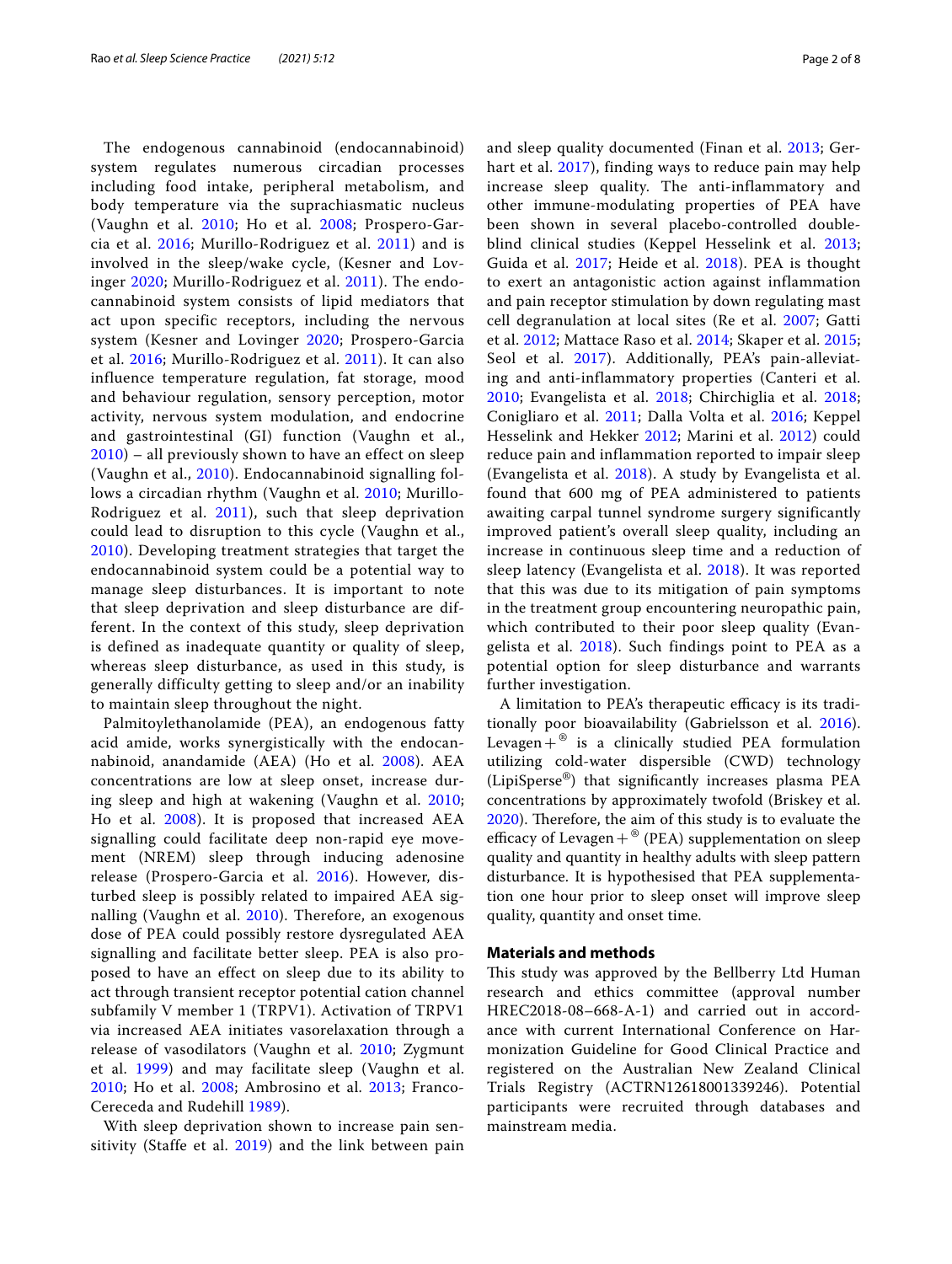# **Participants**

One hundred and twenty-fve healthy males and females over 18 years of age with a disturbed sleeping pattern [>5 on the Pittsburgh Sleep Quality Index (PSQI)] were recruited from across Australia to participate in this at home study. Potential participants were screened for inclusion and exclusion criteria prior to providing written consent for enrolment. Inclusion criteria included: males and females, females of child-bearing potential were required to be on a prescribed form of birth control, agree not to change current diet or exercise or use other supplements for sleep disturbances for the study period. Exclusion criteria included: any unstable or serious illness (e.g. kidney, liver, diabetes), malignancy or treatment for malignancy within the previous two years, clinically signifcant infammation connective tissue disease or arthritis, sufered from any mood disorders such as depression and bipolar disorder, any neurological disorders such as multiple sclerosis, receiving or prescribed over the counter sleep medication or aid during the trial, diagnosed sleep apnea, diagnosed or consistent gastrointestinal issues that disrupt sleep, active smokers or those taking nicotine, prescribed drug or illegal substances, chronic past and/or present alcohol use (>14 alcoholic drinks per week), regular intake of stimulants (e.g. coffee, cafeine supplements or cafeine containing beverages) from midday onwards, diagnosed with a clinical sleep disorder (e.g. insomnia), night-shift employment or any other such situation that left one unable to have a normal night's sleep, disturbed sleeping patterns caused by external factors (e.g. children, partner, noise), allergic to any of the ingredients in the PEA or placebo formula, pregnant or lactating or any condition or non-medicated supplement use which in the opinion of the investigator made the participant unsuitable for inclusion.

Participants were randomly allocated to either the placebo or PEA group using random allocation software ([www.sealedenvelope.com](http://www.sealedenvelope.com)), with both the participants and investigators blinded to allocation.

Participants received either 350 mg of PEA ( $2 \times 175$  mg Levagen +  $^{\circ}$  capsules) or maltodextrin (2 × 175 mg capsules) taken orally, daily, and with water one hour prior to sleep for the study duration (8 weeks). The PEA and placebo product were both housed in opaque capsules and bottles to appear identical. Trial product was supplied by Gencor Pacifc (Lantau Island, Hong Kong) and manufactured by Pharmako Biotechnologies (Sydney, Australia).

## **Intervention**

Upon enrolment, participants completed a health assessment including diet, exercise, medication and medical history, anthropometry measures (weight, height, body mass index, waist/hip circumference), questionnaires PSQI, The Sleep Inertia Questionnaire (SIQ), Epworth Sleepiness Scale (ESS), Patient Reported Outcomes Measurement Information System (PROMIS) sleep disturbance, Rand 36-item Health Survey (SF-36) and gastrointestinal tolerance questionnaire] and provided a blood sample (when possible).

Upon completion of baseline measures, participants were randomised and provided with trial product as well a Consensus Sleep Diary (Carney et al. [2012\)](#page-6-15) and Polar (Kempele, Finland) A370 sleep monitor both of which were completed/worn for 3 consecutive days/nights at baseline, day 5 and weeks 2, 4, and 8. During the trial, questionnaires were repeated on day 5 and weeks 2 and 4. Upon completion (week 8), all baseline measures were again recorded. (Table [1\)](#page-2-0).

<span id="page-2-0"></span>

| <b>Table 1</b> Outcome Measures |  |
|---------------------------------|--|
|---------------------------------|--|

| <b>Outcome measure</b>                                             | Frequency                       | <b>Tool used</b>                                                                            |
|--------------------------------------------------------------------|---------------------------------|---------------------------------------------------------------------------------------------|
| Sleep Quality and Quantity                                         | Baseline, day 5, weeks 2, 4 & 8 | PSQI, Polar A370 sleep monitor (wrist actigraphy) and the consensus sleep diary             |
| Sleep onset latency                                                | Baseline, day 5, weeks 2, 4 & 8 | Consensus sleep diary                                                                       |
| Sleep disturbance (waking during<br>the night or waking too early) | Baseline, day 5, weeks 2, 4 & 8 | Wrist actigraphy, consensus sleep diary and the PROMIS sleep disturbance ques-<br>tionnaire |
| Sleep inertia                                                      | Baseline, day 5, weeks 2, 4 & 8 | SIQ and wrist actigraphy                                                                    |
| Daytime sleepiness                                                 | Baseline, day 5, weeks 2, 4 & 8 | SIQ and consensus sleep diary                                                               |
| Morning grogginess on waking                                       | Baseline, day 5, weeks 2, 4 & 8 | SIQ and consensus sleep diary                                                               |
| Daytime nap count and duration                                     | Baseline, day 5, weeks 2, 4 & 8 | ESS and consensus sleep diary                                                               |
| General quality of life                                            | Baseline, day 5, weeks 2, 4 & 8 | $SF-36$                                                                                     |
| Pathology and Safety markers                                       | Baseline and week 8             | Albumin, ALT, AST, GGT, total bilirubin, hsCRP, IL10, IL6, IL8 and TNFa                     |
| Adverse events                                                     | Continuously                    | Spontaneously reported by the participant or noticed by a trial supervisor                  |

*PSQI* Global Pittsburgh Sleep Quality Index, *PROMIS* Patient Reported Outcomes Measurement Information System, *SIQ* The Sleep Inertia Questionnaire, *ESS* Epworth Sleepiness Scale, *SF-36* Rand 36-item Health Survey, *ALT* Alanintransaminase, *AST* Aspartate Transaminase, *GGT* Gamma-Glutamyl Transferase, *hsCRP* high sensitivity C-reactive Protein, *IL* interleukin, *TNF* Tumor Necrosis Factor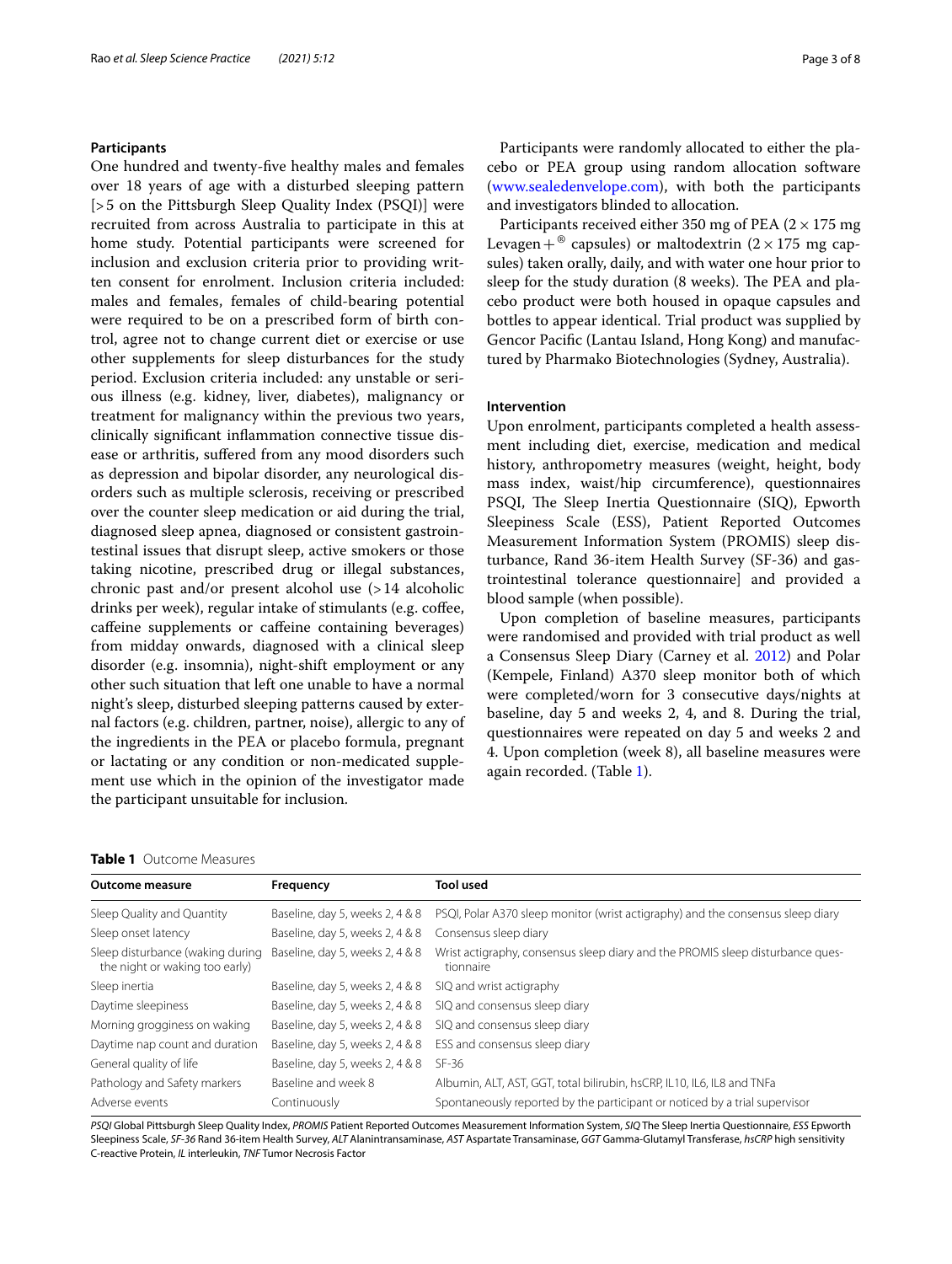#### **Statistical analysis**

A sample size of 100 participants was required, based on the power to detect a change of 2 PSQI points between the placebo and treatment groups using and efect size: 0.67, Alpha error probability: 0.05, Power 0.95. Based on an approximate 20% drop-out rate 125 participants were recruited.

Data was analysed with R (Vienna, Austria), using a range of native statistical functions and functions from the packages tidyverse, rcompanion, dplyr, reshape2, and ggplot. Linear regression slope calculation for later analysis was performed in Microsoft Excel. Once assessed for normality, diferences between group means were assessed with both Student's t-test and Mann–Whitney U (non-parametric) tests, accordingly. Linear modelling via repeated measures ANOVA was carried out to test further the likelihood of a signifcant diference between products over the length of the study. Repeated measures ANOVA/ANCOVA were used to analyze within groups variables from all time points, with and without covariates. General linear mixed modelling was also performed on participant data to compare the group dynamics. Results were considered statistically signifcant if *p* < 0.05.

Analysis for sleep onset latency was undertaken only for participants where sleep latency was more than 10 min at baseline ( $n=78$  participants).

# **Results**

Of the 125 randomized participants, 103 completed the study (55 PEA and 48 placebo), 16 were lost to follow up and six dropped out due to adverse events: two in the PEA group (loss of taste and reduced sleep quality) and four in the placebo group (stomach pain, diarrhoea, dizziness, worse sleep).

No signifcant diferences were observed between the two groups for any baseline demographic data. (Table [2](#page-3-0)).

Sleep quality was rated as moderate for both groups from the PSQI (Buysse et al. [1989\)](#page-7-8) score with no

<span id="page-3-0"></span>**Table 2** Baseline demographic results

|                          | PEA              | Placebo          |
|--------------------------|------------------|------------------|
| Male                     | 25               | 14               |
| Female                   | 30               | 34               |
| Waist circumference (cm) | $91.6 \pm 14.4$  | $89.4 \pm 14.0$  |
| Hip circumference (cm)   | $104.6 \pm 10.4$ | $104.0 \pm 7.9$  |
| Heart rate (bpm)         | $63.2 \pm 9.3$   | $62.9 \pm 9.3$   |
| Height (cm)              | $171.3 \pm 8.2$  | $170.9 \pm 10.9$ |
| Weight (kg)              | $79.4 \pm 17.6$  | $75.7 \pm 17.1$  |

N.B. Data is presented as mean±standard deviation; *PEA*

palmitoylethanolamide, *bpm* beats per minute

<span id="page-3-1"></span>

|  | Table 3 The Pittsburgh Sleep Quality Index |  |  |  |
|--|--------------------------------------------|--|--|--|
|--|--------------------------------------------|--|--|--|

|          | <b>PEA</b>   | Placebo        |
|----------|--------------|----------------|
| Baseline | $11.2 + 2.8$ | $11.7 \pm 3.3$ |
| Day 5    | $9.0 + 2.7$  | $9.8 \pm 3.4$  |
| Week 2   | $8.2 + 2.7$  | $8.8 \pm 3.3$  |
| Week 4   | $7.8 + 3.0$  | $8.2 + 3.4$    |
| Week 8   | $7.6 + 3.1$  | $7.7 \pm 3.6$  |
|          |              |                |

N.B. Data presented as mean±standard deviation; *PEA* palmitoylethanolamide

diference between groups at baseline present (Table [3](#page-3-1)). At week 8, both groups had improved their PSQI scores similarly (Table [3\)](#page-3-1).

There was no significant difference in sleep quantity or quality for actigraphy measurements or sleep diaries at baseline or 8 weeks between groups (Tables [4](#page-4-0) and [5](#page-4-1)). There was no significant difference for sleep onset latency (time to fall asleep) at baseline between groups (Table [5](#page-4-1)). A sub-group analysis utilising general linear mixed model analysis for individuals with sleep onset>10 min at baseline showed a signifcant reduction in sleep onset latency time (total and change) for weeks 4 and 8 in the PEA group compared with the placebo group (Table  $4$ ; Fig. [1](#page-5-0);  $p < 0.05$ ).

There was no change in sleep disturbance or sleep interruptions as measured by consensus sleep diary, actigraphy or the PROMIS questionnaire during the study (Tables  $4, 5$  $4, 5$  and  $6$ ). There were no differences in daytime sleepiness levels (ESS) for both groups throughout the study (Table [6](#page-5-1)).

There was a significant difference  $(p < 0.05)$  in change from baseline for time to feel completely awake (sleep inertia) and domain scores for cognition in the PEA group compared to the placebo at week 8. No other domains were signifcantly diferent between groups  $(Table 6)$  $(Table 6)$ .

No significant differences either within or between groups were found for any pathology marker or for the SF-36. All pathology markers were within normal ranges throughout the study. There was no difference between the placebo and PEA group for compliance  $(9.7 \pm 8.4$  and  $13.2 \pm 9.9$  capsules remaining respectively) or reported gastrointestinal tolerance issues between groups (4 reported cases in the placebo group).

# **Discussion**

The aim of this study was to evaluate the efficacy of PEA supplementation on sleep quality and quantity in healthy adults with sleep pattern disturbance. It was hypothesised that PEA supplementation one hour prior to sleep would improve sleep quality, quantity and onset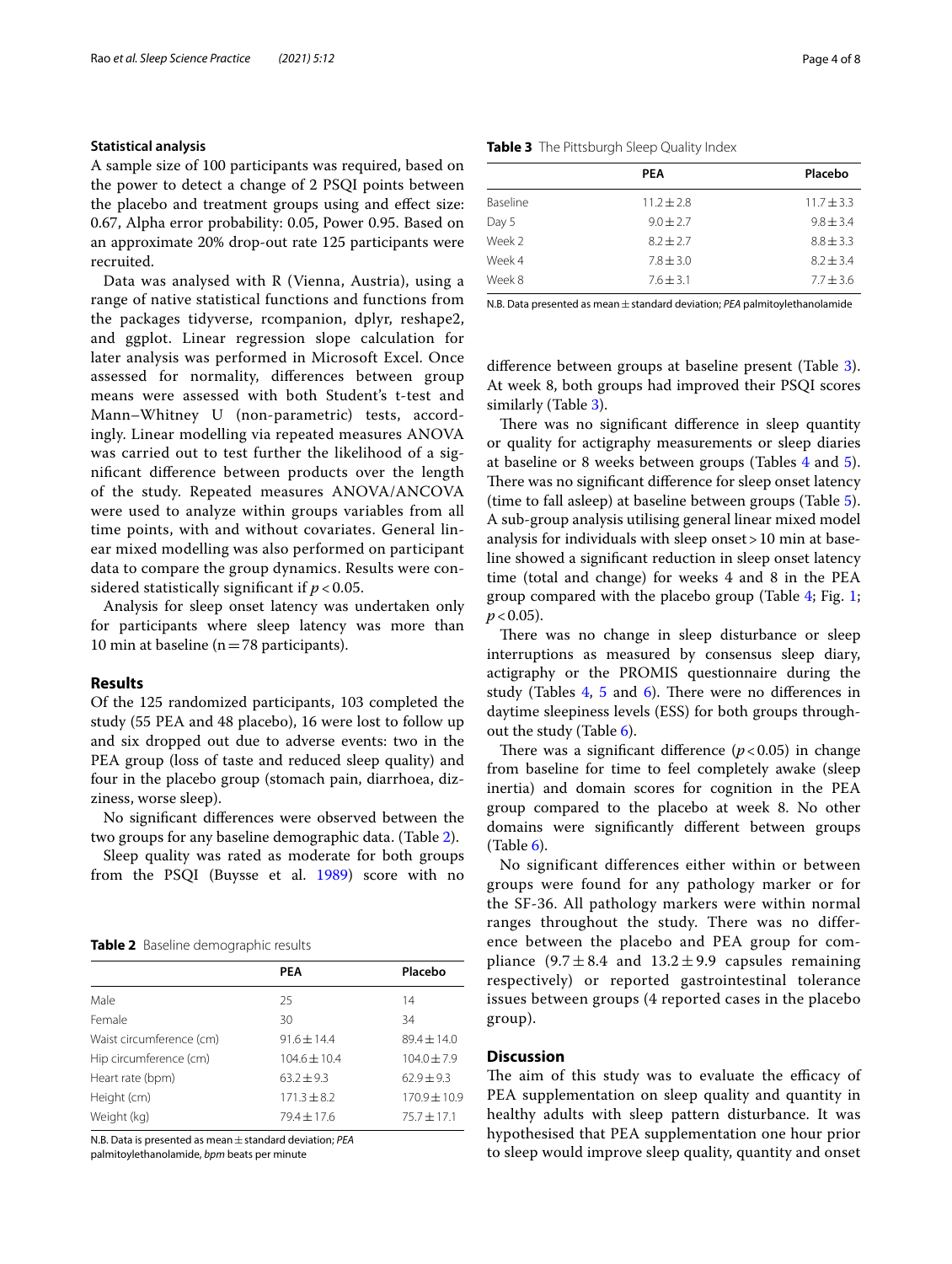|                        | <b>PEA</b>      |                 |                 | Placebo         |                 |                 |
|------------------------|-----------------|-----------------|-----------------|-----------------|-----------------|-----------------|
|                        | <b>Baseline</b> | Week 4          | Week 8          | <b>Baseline</b> | Week 4          | Week 8          |
| Total Sleep time (hrs) | $7.49 + 1.1$    | $7.66 \pm 1.2$  | $7.58 + 1.1$    | $7.52 \pm 1.2$  | $7.54 + 1.2$    | $7.48 \pm 1.1$  |
| Sleep Time (hrs)       | $7.00 \pm 1.0$  | $7.10 \pm 1.0$  | $7.03 + 1.1$    | $6.98 \pm 1.2$  | $7.02 + 1.2$    | $6.97 + 1.1$    |
| Interruptions (min)    | $34.3 \pm 14.1$ | $32.3 \pm 11.6$ | $32.2 \pm 11.2$ | $32.1 \pm 12.2$ | $31.3 \pm 12.4$ | $30.9 \pm 11.8$ |
| Sleep quality $(1-5)$  | $2.7 \pm 0.6$   | $3.1 \pm 0.7$   | $3.1 \pm 0.7$   | $2.5 \pm 0.7$   | $3.0 \pm 0.7$   | $2.9 \pm 0.9$   |
| Sleep Continuity (1-5) | $3.2 + 0.9$     | $3.2 + 0.9$     | $3.2 + 0.9$     | $3.2 \pm 0.9$   | $3.4 + 1.0$     | $3.3 \pm 0.9$   |
| Sleep Percentage (%)   | $92.4 + 3.9$    | $92.9 + 3.0$    | $92.8 + 2.4$    | $92.8 \pm 3.0$  | $91.1 \pm 7.5$  | $93.0 + 2.9$    |

<span id="page-4-0"></span>

N.B. Data presented as mean±standard deviation; total sleep time=sleep time+interruptions+sleep latency; *PEA* palmitoylethanolamide

time. No treatment efect was seen for the total PSQI score or sleep duration, despite both groups reporting poor sleep at baseline as measured by the PSQI. This is due to both groups reporting a reduction in PSQI scores from baseline scores.

The reduction in PSQI in both groups could be due to a number of possible reasons. One reason may be a placebo efect. A second possibility is that participants may have become more focussed on measuring individual aspects their sleep. As such, baseline scores may be infated, with participants not having an accurate refection of their sleep behaviour. However, after 8-weeks in the study, participants may have had an improved recall on the facets of their sleep such that the PSQI total score may have increased in accuracy.

To accurately measure sleep duration, two methods of sleep measurement were incorporated in the study. Sleep duration was measured by both consensus sleep diary and wrist actigraphy which were consistent between measures but overall, slightly lower, though not significant, in consensus diary reporting (0.3–0.8 h). Previous research has demonstrated a moderate correlation between diary and actigraphy measures, with discrepancies higher in groups who have less sleep (Carney et al. [2012;](#page-6-15) Hanish et al. [2017\)](#page-6-8). In our study, both groups reported achieving approximately 6–7 h of sleep per night. Therefore, it is likely that the study population recruited in our study suffered more from sleep disturbance and high sleep onset latency rather than lack of sleep duration. This is likely due to the inclusion criteria set to primarily recruit those reporting sleep disturbance rather than sleep disorders, with anyone previously diagnosed with a sleep disorder, such as insomnia, excluded from participating.

A key fnding of this study indicated that PEA signifcantly reduced the amount of time to fall asleep in individuals with sleep latency issues. This reduction in sleep onset latency could be the result of a number of physiological responses to PEA. An increase in AEA levels via the endocannabinoid system (Vaughn et al. [2010;](#page-7-6) Ho et al. [2008](#page-6-3)), a change in infammatory signalling or reduction in pain sensitivity could all promote faster sleep (Betoni et al. [2013](#page-7-17); Di Cesare et al. [2013](#page-6-16); Helyes et al. [2003](#page-6-17); Costa et al. [2008](#page-6-18); LoVerme et al. [2006;](#page-7-18) Luongo et al. [2013\)](#page-7-19). Sleep disturbance has been linked with infammation and infammatory signalling that contributes to possible sleep disturbance (Irwin et al. [2015](#page-6-2); Mullington et al. [2010;](#page-7-4) Irwin et al. [2016](#page-7-5)). Therefore, a change in inflammation sensitivity (signalling or receptor activity) could alter sleep patterns. However, as this trial did not measure AEA concentrations, or fnd any change in serum cytokines, this is speculative.

#### <span id="page-4-1"></span>**Table 5** Sleep diary data

|                                  | <b>PEA</b>      |                            |               | Placebo         |               |               |
|----------------------------------|-----------------|----------------------------|---------------|-----------------|---------------|---------------|
|                                  | <b>Baseline</b> | Week 4                     | Week 8        | <b>Baseline</b> | Week 4        | Week 8        |
| Sleep time (hrs)                 | $6.1 \pm 1.5$   | $6.7 \pm 1.4$              | $6.7 + 1.3$   | $6.1 \pm 1.5$   | $6.5 + 1.3$   | $6.5 \pm 1.5$ |
| Sleep Latency <sup>a</sup> (min) | $42.8 + 42.2$   | $76.8 + 26.3$ <sup>*</sup> | $734 + 731$   | $36.2 + 40.5$   | $34.2 + 40.5$ | $30.3 + 39.2$ |
| Interruptions (n)                | $3.3 + 2.1$     | $3.0 + 2.3$                | $3.3 + 3.0$   | $3.9 + 3.8$     | $3.0 + 3.0$   | $2.9 + 2.8$   |
| Interruptions (min)              | $41.0 \pm 39.3$ | $79.9 + 30.1$              | $35.0 + 34.8$ | $35.3 + 32.0$   | $31.6 + 41.5$ | $32.6 + 42.7$ |

N.B. Data presented as mean  $\pm$  standard deviation; \*= significant difference between groups; <sup>a</sup> sleep latency data for participants reporting > 10 min at baseline (n=78); *PEA* Palmitoylethanolamide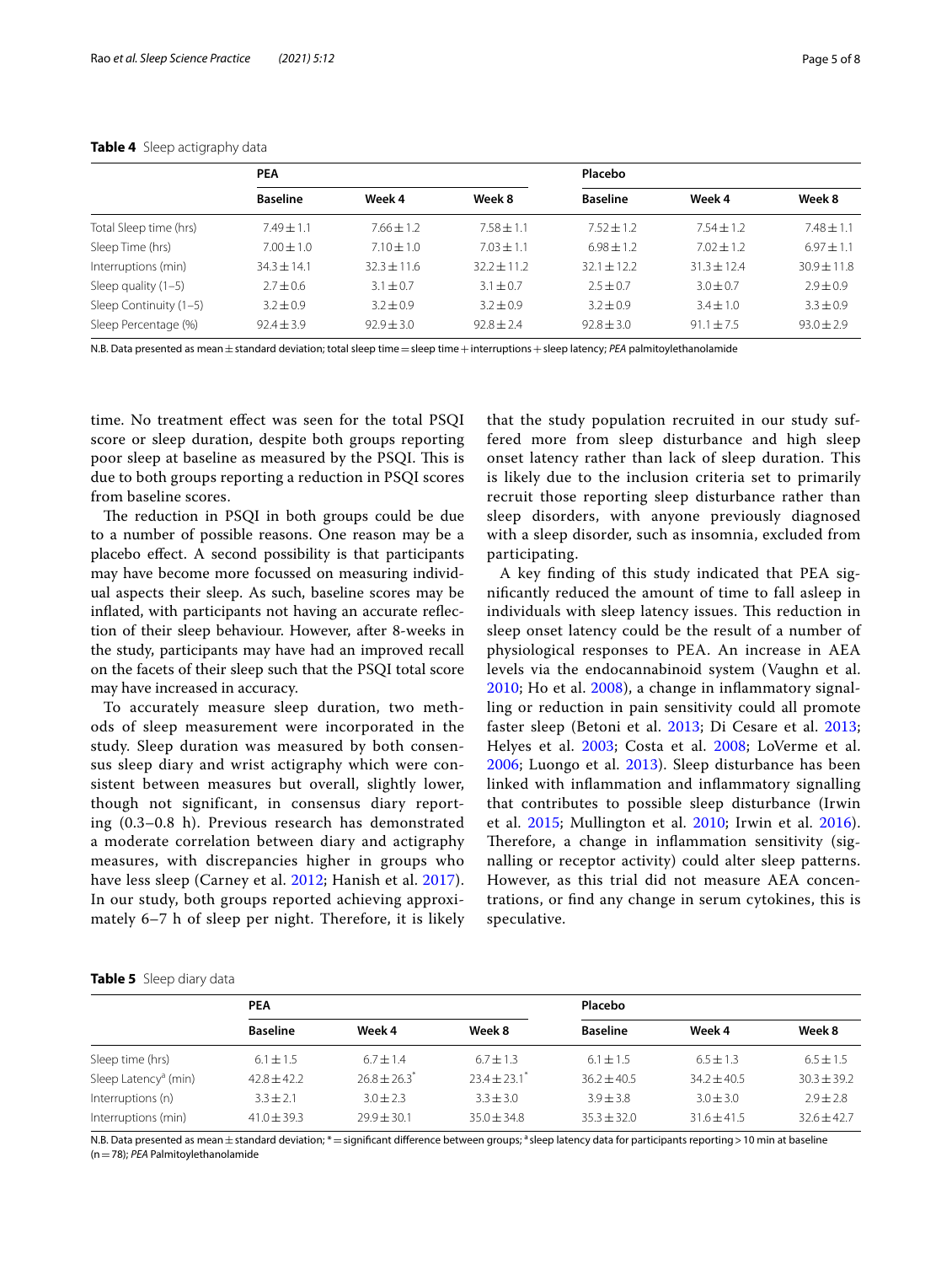



<span id="page-5-0"></span>PEA supplementation improved the time to feel fully awake and cognition on waking. This is of particular interest as sleep inertia and daytime grogginess is a common side efect of many pharmaceutical options for the treatment of sleep disturbance (Miner and Kryger  $2017$ ). The combination of the PEA group reporting falling asleep faster and waking up feeling more alert and awake compared to the placebo group, suggests that future studies on PEA and sleep should focus on populations with difficulty getting to sleep and/or waking up.

A major limitation of this study was that it was disrupted by the COVID-19 pandemic, limiting the number of participants able to provide blood samples. Therefore, we were only able to measure pathology markers on a limited number of participants greatly reducing the power of the analysis making it difficult to make inferences on the outcomes. Had all participants been able to provide a blood sample, it may have provided stronger evidence for changes in blood cytokines and supported an anti-infammatory mechanism. A proposed area of focus for future studies on PEA and sleep would beneft by having a studied powered for biochemistry markers such as AEA and infammatory cytokines.

# **Conclusion**

Overall, the results of this study support PEA as a potential sleeping aid capable of reducing sleep onset time in individuals with sleep latency issues and improving cognition on waking. Further studies would beneft by specifcally focusing on sleep latency and/or including participants with severely disturbed sleep.

<span id="page-5-1"></span>

| Table 6 Data from sleep questionnaires including domain scores |  |  |  |
|----------------------------------------------------------------|--|--|--|
|                                                                |  |  |  |

|                                   | <b>PEA</b>      |                 |                       | Placebo         |                 |                 |
|-----------------------------------|-----------------|-----------------|-----------------------|-----------------|-----------------|-----------------|
|                                   | <b>Baseline</b> | Week 4          | Week 8                | <b>Baseline</b> | Week 4          | Week 8          |
| Epworth Sleepiness Scale          | $6.5 \pm 4.4$   | $4.6 + 3.8$     | $4.7 + 4.1$           | $6.7 + 4.1$     | $4.8 + 3.9$     | $4.3 + 4.1$     |
| <b>PROMIS</b>                     | $61.5 \pm 6.0$  | $56.8 + 6.5$    | $55.3 + 6.6$          | $62.2 \pm 6.5$  | $56.5 \pm 6.7$  | $55.1 \pm 9.0$  |
| SIQ Total score                   | $45.1 \pm 15.7$ | $36.9 \pm 13.1$ | $37.1 \pm 12.4$       | $45.0 \pm 12.4$ | $37.1 \pm 15.0$ | $36.8 \pm 15.1$ |
| SIQ Physiological                 | $15.8 \pm 6.0$  | $12.2 + 4.5$    | $12.4 + 4.7$          | $16.2 + 4.9$    | $12.8 + 5.7$    | $12.6 \pm 5.5$  |
| SIQ Responses to Sleep Inertia    | $13.8 + 5.2$    | $12.3 + 4.9$    | $11.6 + 4.3$          | $14.5 + 4.6$    | $12.0 + 4.7$    | $12.0 + 5.0$    |
| SIQ Cognitive                     | $10.5 \pm 4.6$  | $9.0 \pm 3.7$   | $8.0 \pm 3.2^{\circ}$ | $9.4 \pm 3.0$   | $7.4 \pm 3.6$   | $7.8 \pm 4.1$   |
| SIO Emotional                     | $4.9 + 2.6$     | $4.4 + 2.3$     | $4.2 \pm 1.6$         | $4.9 + 2.3$     | $4.5 + 2.7$     | $4.8 + 2.8$     |
| SIQ Time to feel completely awake | $25.9 + 25.3$   | $18.4 + 21.1$   | $14.7 + 17.5^a$       | $23.6 + 23.8$   | $20.4 + 20.4$   | $22.4 + 25.1$   |

N.B. Data presented as mean±standard deviation; <sup>a</sup> signifcant diference between groups at *p*<0.05; *PEA* Palmitoylethanolamide, *PROMIS* Patient Reported Outcomes Measurement Information System, *SIQ* The Sleep Inertia Questionnaire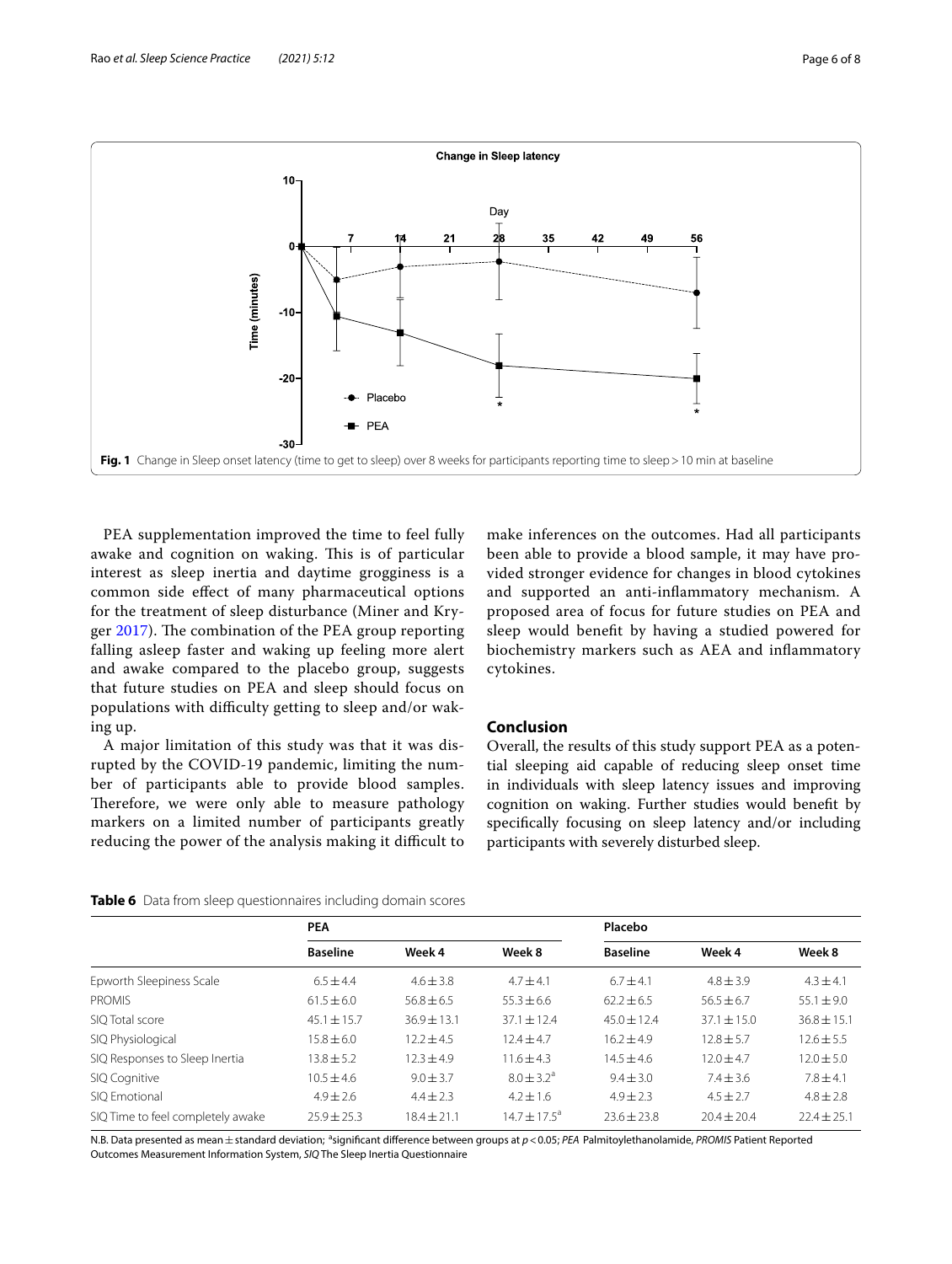#### **Abbreviations**

PEA: Palmitoylethanolamide; AEA: Anandamide; NREM: Non-rapid eye movement; TrpV1: Transient receptor potential cation channel subfamily V member 1; CWD: Cold-water dispersible; PSQI: Global Pittsburgh Sleep Quality Index; SIQ: The Sleep Inertia Questionnaire; ESS: Epworth Sleepiness Scale; PROMIS: Patient Reported Outcomes Measurement Information System; SF-36: Rand 36-item Health Survey; ALT: Alanintransaminase; AST: Aspartate Transaminase; GGT: Gamma-Glutamyl Transferase; hsCRP: High sensitivity C-reactive Protein; IL: Interleukin; TNF: Tumor Necrosis Factor; BPM: Beats per minute.

## **Acknowledgements**

Not applicable.

## **Authors' contributions**

Conceptualization, A.R. and D.B.; methodology, A.R., A.M. and D.B.; formal analysis, A.M. and A.R.; investigation, P.E. and A.M.; resources, A.R. and D.B.; data curation, A.M. and A.R; writing—original draft preparation, P.E. and D.B.; writing—review and editing, A.R, A.M. and D.B.; visualization, A.R. and D.B.; supervision, A.R. and D.B.; project administration, A.R. and D.B.; funding acquisition, D.B. All authors have read and agreed to the published version of the manuscript.

#### **Funding**

This study was funded by Gencor Pacifc Ltd, Hong Kong. The trial sponsors had no involvement in the design of the study and collection, analysis, and interpretation of data or in writing the manuscript.

### **Availability of data and materials**

The datasets generated and/or analysed during the current study are not publicly available due to commercial agreements, but are available from the corresponding author on reasonable request.

# **Declarations**

#### **Ethics approval and consent to participate**

This study was approved by the Bellberry Ltd Human research and ethics committee (approval number HREC2018-08–668-A-1) and carried out in accordance with current International Conference on Harmonization Guideline for Good Clinical Practice. All participants provided written informed consent prior to enrolment into the trial.

#### **Consent for publication**

Not applicable.

#### **Competing interests**

The authors declare that they have no competing interests.

#### **Author details**

<sup>1</sup>RDC Clinical, Brisbane 4006, Australia. <sup>2</sup>University of Sydney, School of Medicine, Sydney, Australia. <sup>3</sup> Faculty of Medicine, University of Queensland, Brisbane, Australia. <sup>4</sup>School of Human Movement and Nutrition Sciences, University of Queensland, Brisbane, Australia.

Received: 29 March 2021 Accepted: 12 July 2021 Published online: 10 September 2021

#### **References**

- <span id="page-6-0"></span>Alhouayek M, Muccioli G. Harnessing the anti-infammatory potential of palmitoylethanolamide. Drug Discov. 2014;19:1632–9.
- <span id="page-6-4"></span>Ambrosino P, Soldovieri MV, Russo C, et al. Activation and desensitization of TRPV1 channels in sensory neurons by the PPARalpha agonist palmitoylethanolamide. Br J Pharmacol. 2013;168:1430–44.
- Betoni I, Comelli F, Colombo A, et al. Non-neuronal cell modulaion relieves neuropathic pain: eicacy of the endogenous lipid palmitoylethanolamide. CNS Neurol Disord Drug Targets. 2013;12:34–44.
- <span id="page-6-1"></span>Briskey D, Mallard AR, Rao A. Increased absorption of palmitoylethanolamide using a novel dispersion system (LipiSperse®). J Nutraceuticals Food Sci. 2020;5:1–6.
- Buysse DJ, Reynolds CF 3rd, Monk TH, Berman SR, Kupfer DJ. The Pittsburgh sleep quality index: a new instrument for psychiatric practice and research. Psychiatry Res. 1989;28(2):193–213.
- Canteri L, Petrosino S, Guida G. Reduction in the consumption of anti infammatory and analgesic agents during the treatment of chronic neuropathic pain in patients with compression lumbosciatalgia and treatment with NORMAST ® 300mg. DOLOR. 2010;25:227–34.
- <span id="page-6-15"></span>Carney CE, Buysee DJ, Ancoli-Israel S, et al. The consensus sleep diary: standardizing prospective sleep self-monitoring. Sleep. 2012;35:287–302.
- Chattu VK, Manzar MD, Kumary S, et al. The global problem of insufficient sleep and its serious public health implications. Healthcare (Basel). 2018;7:1.
- <span id="page-6-11"></span>Chirchiglia D, Cione E, Caroleo MC, Wang M, Di Mizio G, Faedda N, Giacolini T, Siviglia S, Guidetti V, Gallelli L. Effects of add-on ultramicronized n-palmitol ethanol amide in patients sufering of migraine with aura: a pilot study. Front Neruol. 2018;9:674.
- <span id="page-6-12"></span>Conigliaro R, Drago V, Foster PS, Schievano C, Di Marzo V. Use of palmitoylethanolamide in the entrapment neuropathy of the median in the wrist. Minerva Med. 2011;102:141–7.
- <span id="page-6-18"></span>Costa B, Comelli F, Betoni I, et al. The endogenous fatty acid amide, palmitoylethanolamide, has anti-allodynic and ani-hyperalgesic efects in a murine model of neuropathic pain: involvement of CB(1), TRPV1 and PPARgamma receptors and neurotrophic factors. Pain. 2008;139:541–50.
- <span id="page-6-13"></span>Dalla Volta G, Zavarize P, Ngonga GK, Carli D. Ultramicronized palmitoylethanolamide reduces frequency and pain intensity in migraine. A pilot study. Int J Neurol Brain Dis. 2016;3:1–5.
- <span id="page-6-16"></span>Di CesareMannelli L, D'Agosino G, Pacini A, et al. Palmitoylethanolamide is a disease-modifying agent in peripheral neuropathy: pain relief and neuroprotecion share a PPAR-alpha-mediated mechanism. Mediators Infamm. 2013;2013:328797.
- <span id="page-6-10"></span>Evangelista MC, De Vitis R, et al. Ultra-micronized palmitoylethanolamide efects on sleep-wake rhythm and neuropathic pain phenotypes in patients with carpal tunnel syndrome: an open-label, randomized controlled study. CNS Neurol Disord Drug Targets. 2018;17:291–8.
- Finan PH, Goodin BR, Smith MT. The association of sleep and pain: an update and a path forward. J Pain. 2013;14:1539–52.
- <span id="page-6-14"></span>Franco-Cereceda A, Rudehill A. Capsaicin-induced vasodilataion of human coronary arteries in vitro is mediated by calcitonin gene-related peptide rather than substance P or neurokinin A. Acta Physiol Scand. 1989;136:575–80.
- Gabrielsson L, Mattsson S, Fowler C. Palmitoylethanolamide for the treatment of pain: pharmacokinetics, safety and efficacy. Br J Clin Pharmacol. 2016;82:932–42.
- <span id="page-6-5"></span>Gatti A, Lazzari M, Gianfelice V, et al. Palmitoylethanolamide in the treatment of chronic pain caused by diferent etiopathogenesis. Pain Med. 2012;13:1121–30.
- <span id="page-6-6"></span>Gerhart JI, Burns JW, Post KM, et al. Relationships between sleep quality and pain-related factors for people with chronic low back pain: tests of reciprocal and time of day effects. Ann Behav Med. 2017;51:365-75.
- <span id="page-6-7"></span>Guida F, Luongo L, Boccella S, et al. Palmitoylethanolamide induces microglia changes associated with increased migration and phagocytic activity: involvement of the CB2 receptor. Sci Rep. 2017;7:375.
- <span id="page-6-8"></span>Hanish AE, Lin-Dyken DC, Han JC. PROMIS sleep disturbance and sleep-related impairment in adolescents: examining psychometrics using self-seport and actigraphy. Nurs Res. 2017;66:246–51.
- <span id="page-6-9"></span>Heide EC, Bindila L, Post JM, et al. Prophylactic palmitoylethanolamide prolongs survival and decreases detrimental infammation in aged mice with bacterial meningitis. Front Immunol. 2018;9:2671.
- <span id="page-6-17"></span>Helyes Z, Nemeth J, Than M, et al. Inhibitory effect of anandamide on resiniferatoxin induced sensory neuropeptide release in vivo and neuropathic hyperalgesia in the rat. Life Sci. 2003;73:2345–53.
- <span id="page-6-3"></span>Ho WS, Barrett DA, Randall MD. "Entourage" efects of N-palmitoylethanolamide and N-oleoylethanolamide on vasorelaxation to anandamide occur through TRPV1 receptors. Br J Pharmacol. 2008;155:837–46.
- <span id="page-6-2"></span>Irwin MR, Witarama T, Caudill M, et al. Sleep loss activates cellular infammation and signal transducer and activator of transcription (STAT) family proteins in humans. Brain Behav Immun. 2015;47:86–92.